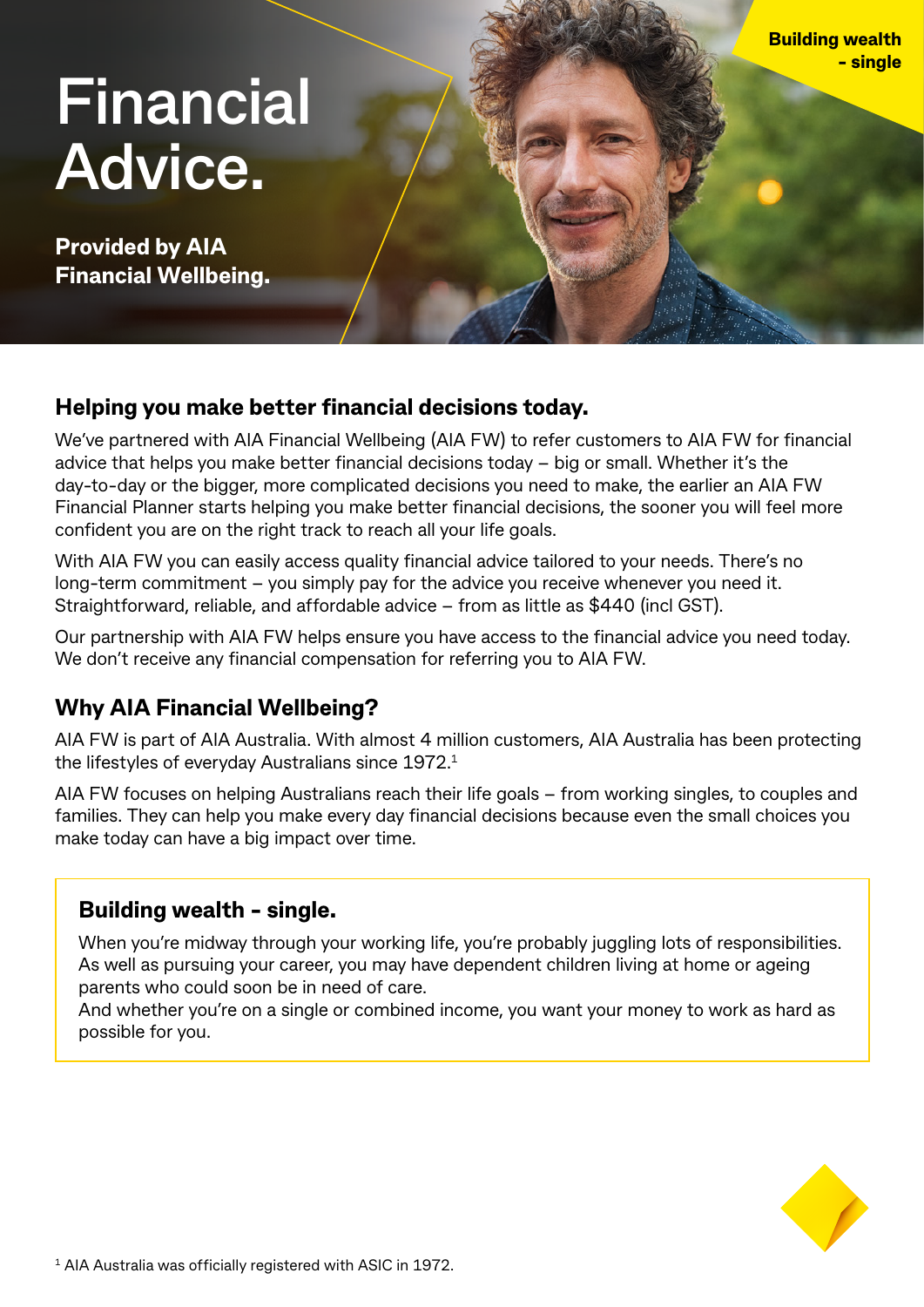## **Meet David – example only.**

- David is a Dentist in his late 40s.
- He has significant savings, which are currently sitting in his bank account.
- David is unsure whether to invest the money he has saved to pay off his mortgage, or put it into super for retirement.
- Although retirement is still some time away, David ideally wants to build his wealth so he can retire by age 60.
- He's worried about his 80-year-old mother who lives alone and is in declining health. He may need to take time off work to care for her.
- David would also like to give some money to his nephew and two nieces to help them get started in their adult lives.
- While David is confident managing his day-to-day finances, he is less certain about how to meet all of his financial and lifestyle goals for himself over the long-term.

## **David's priorities.**

To reach his goal of an early retirement, while ensuring he can care for his mother and help his nephew and nieces get a financial head start.

## **How an AIA FW Financial Planner can help David.**



### **Staying on top of debt**

Help with a strategy to pay off his home loan and other debts sooner.



#### **Protecting what matters**

Review his protection strategy and ensure his nieces and nephew receive an inheritance.



**Maximising super**

Tailor his investment mix to match his goals and risk appetite.



#### **Investing for the future**

Recommend an appropriate investment strategy that will help to meet his medium and long-term financial goals.



#### **Looking after loved ones**

Explore options to ensure he can be financially stable if he has to look after his mother.



### **Getting more out of life**

Help set lifestyle goals for a financial plan to work towards.